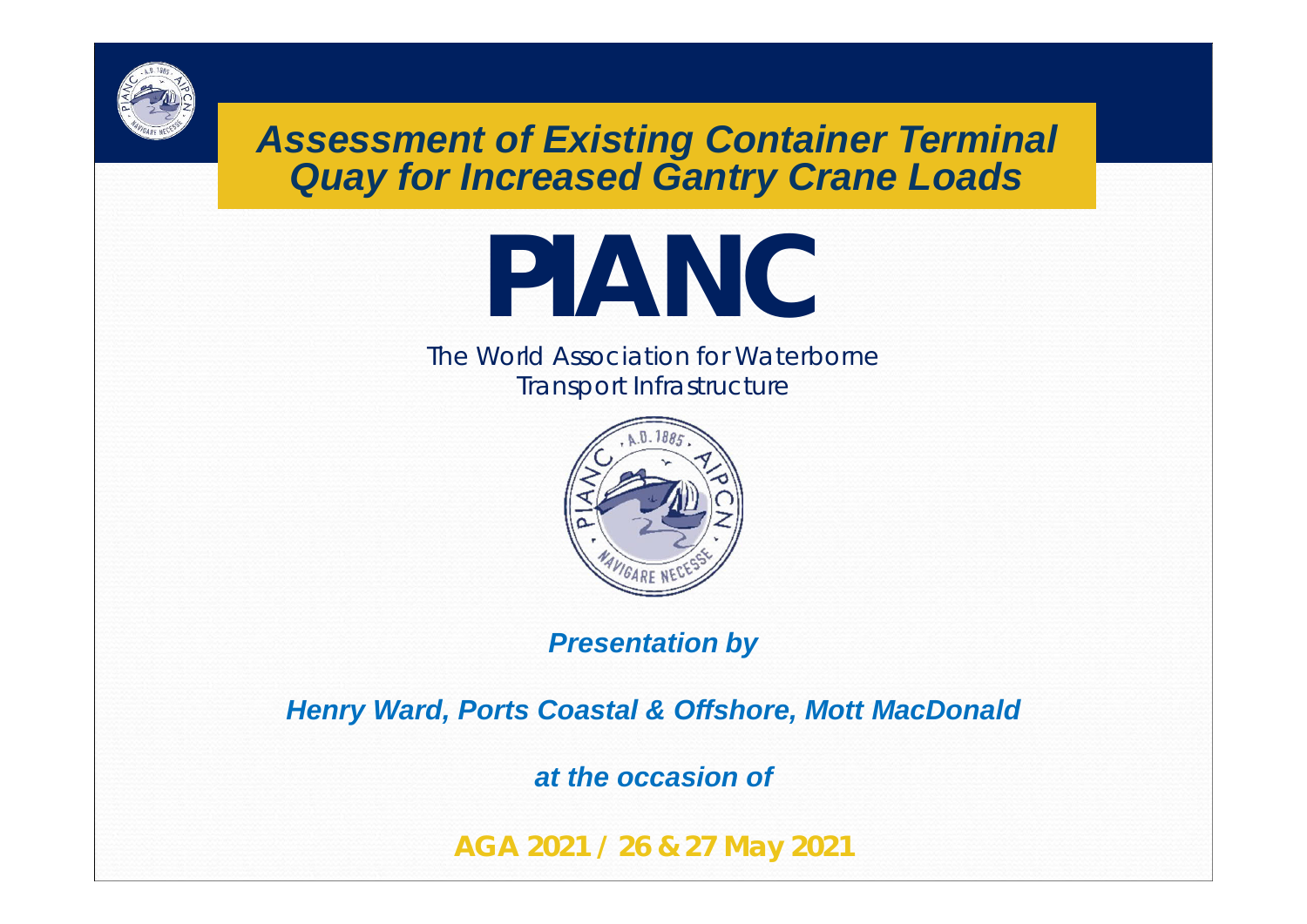

#### **1.1 Introduction**

- **1.0 Introduction**
- **2.0 Project Background**
- **3.0 Problem Formulation**
- **4.0 Problem Solution**
- **5.0 Summary**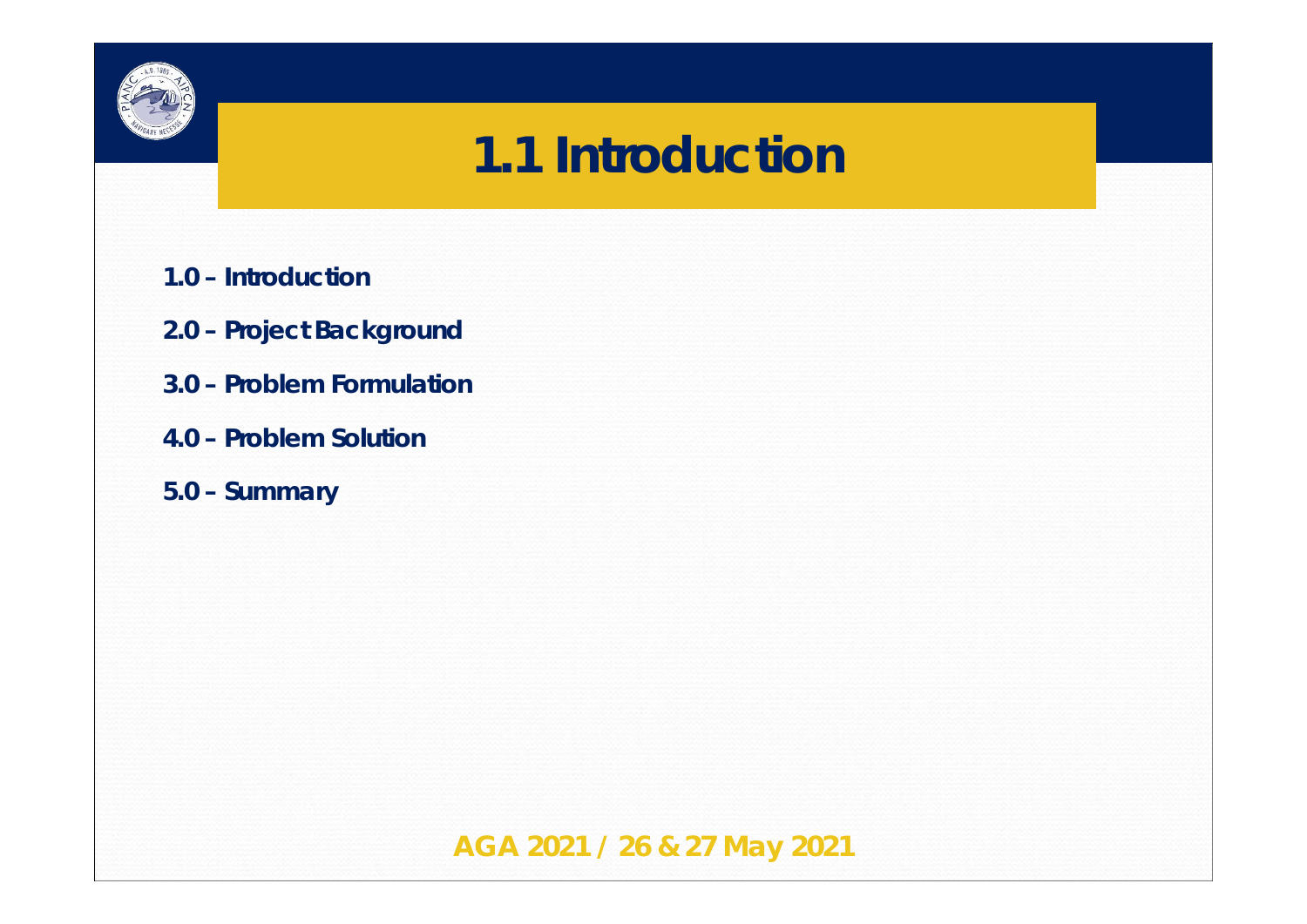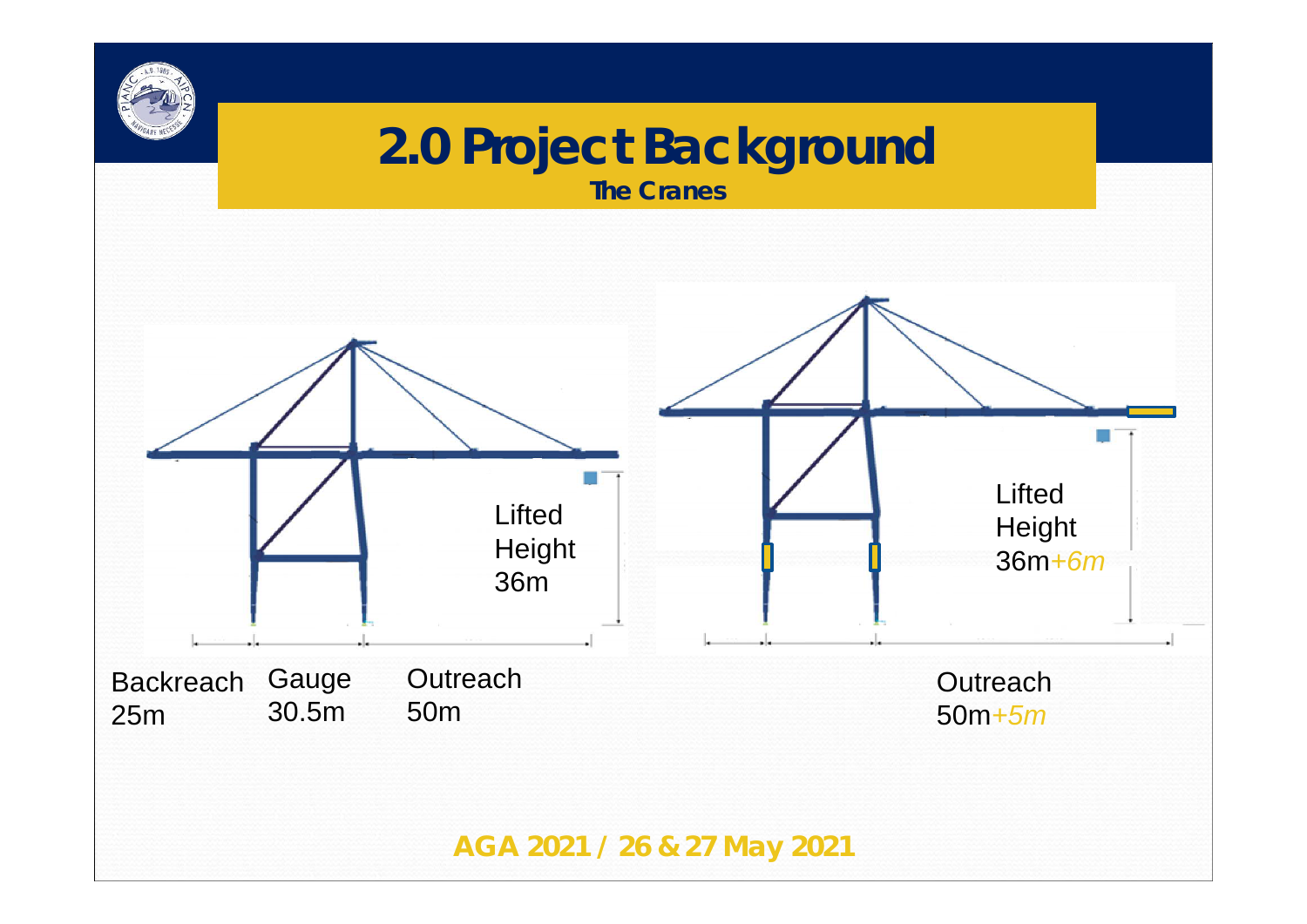

#### **2.0 Project Background The Cranes**

| Condition     | Original |                    | Heightened |                    |  |  |
|---------------|----------|--------------------|------------|--------------------|--|--|
|               |          | Landside Waterside |            | Landside Waterside |  |  |
|               | t/m      | t/m                | t/m        | t/m                |  |  |
| Operating     | 37       | 45                 | 43         | 51                 |  |  |
| <b>Stowed</b> | 58       | 51                 | 66         | 59                 |  |  |
| Earthquake    | 52       | 60                 | TRD        |                    |  |  |

- **Up to 16% increase in vertical crane loads**
- **Structures were already >90% utilised**
- **End of story???**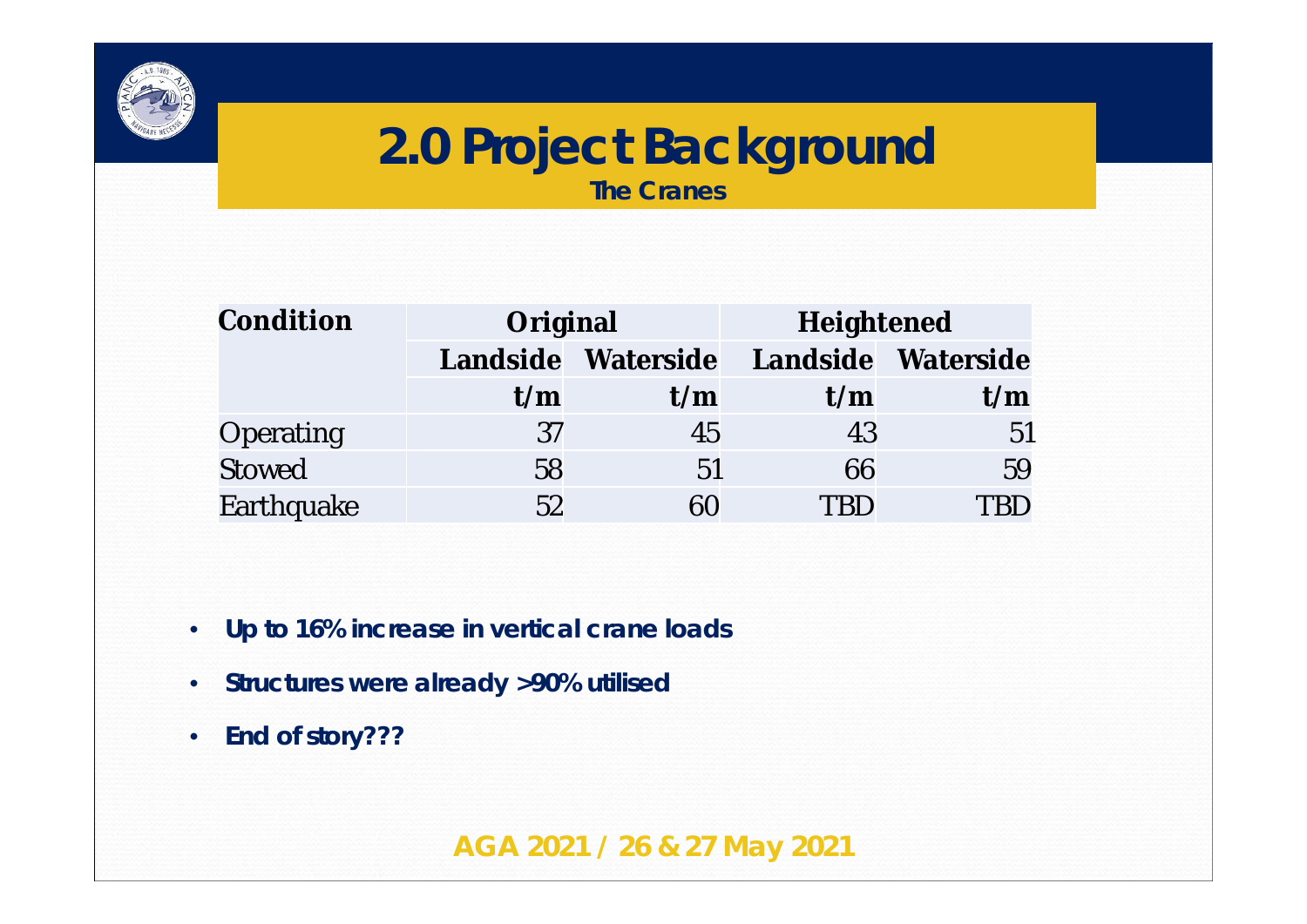#### **2.1 Project Background**

**The Infrastructure**

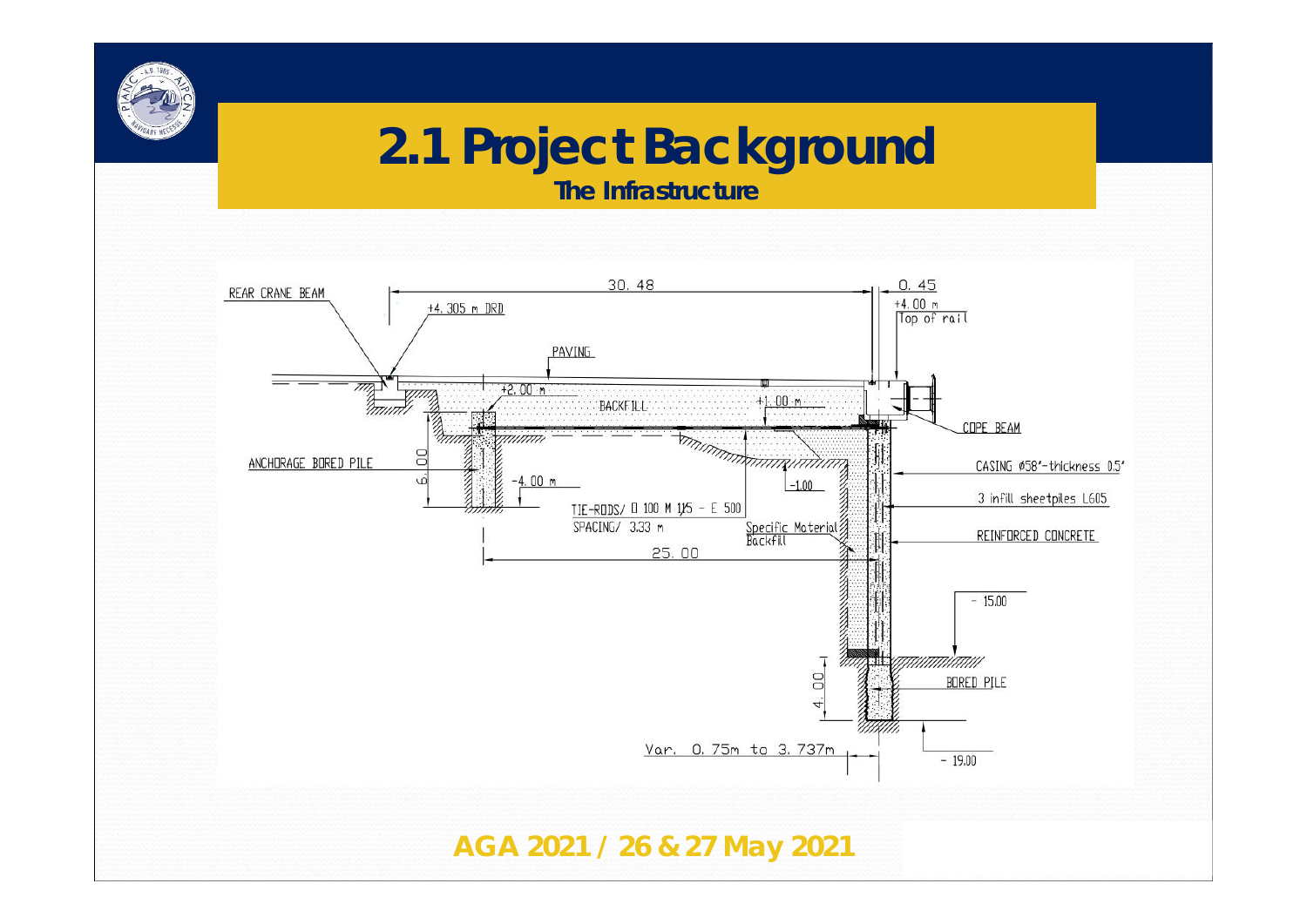

**So how were going to get a better answer?**

- **Load Capacity Diagrams**
- **Load Combinations**
- **Seismic Design Damage Criteria**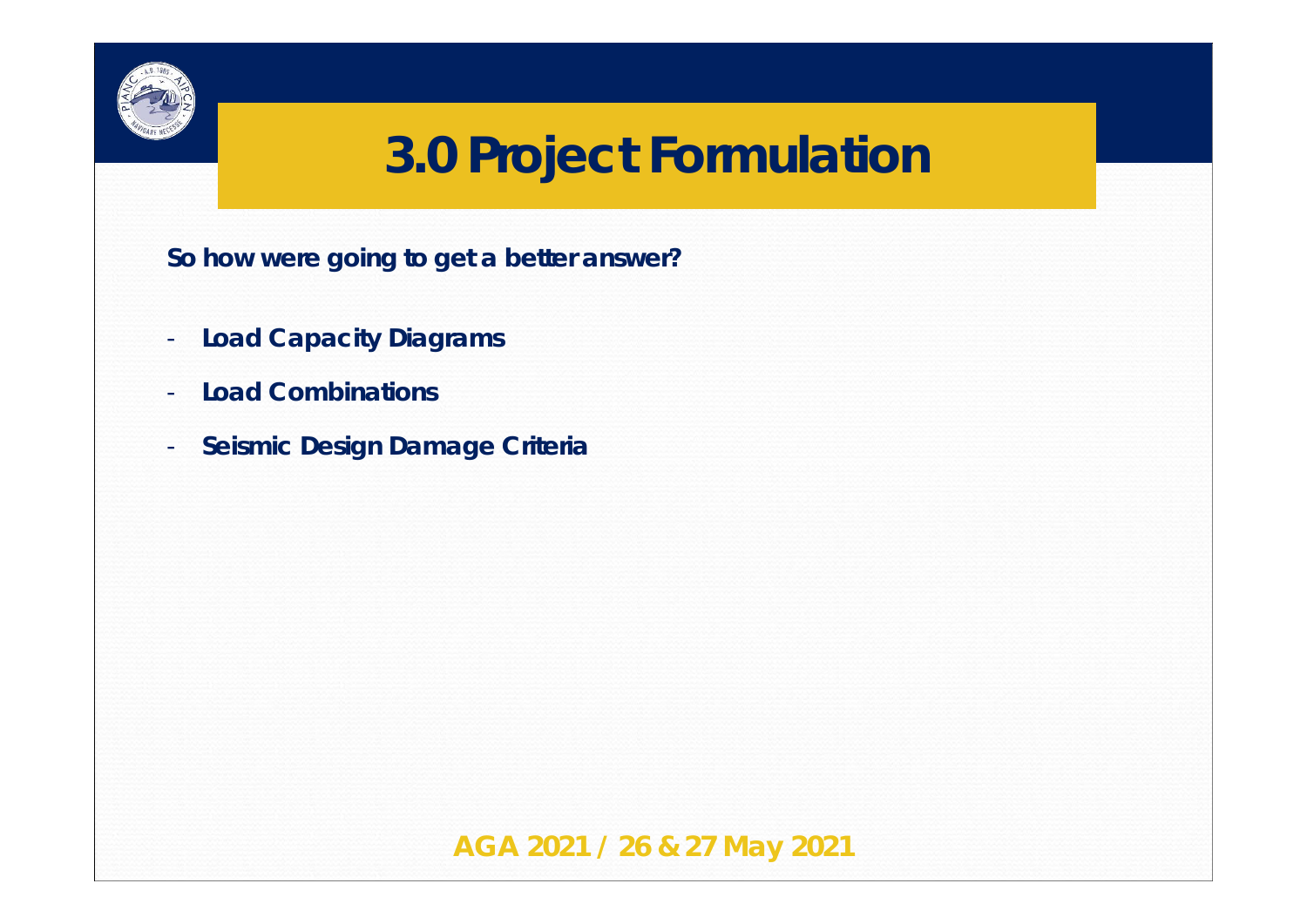

**Load Capacity Diagrams**

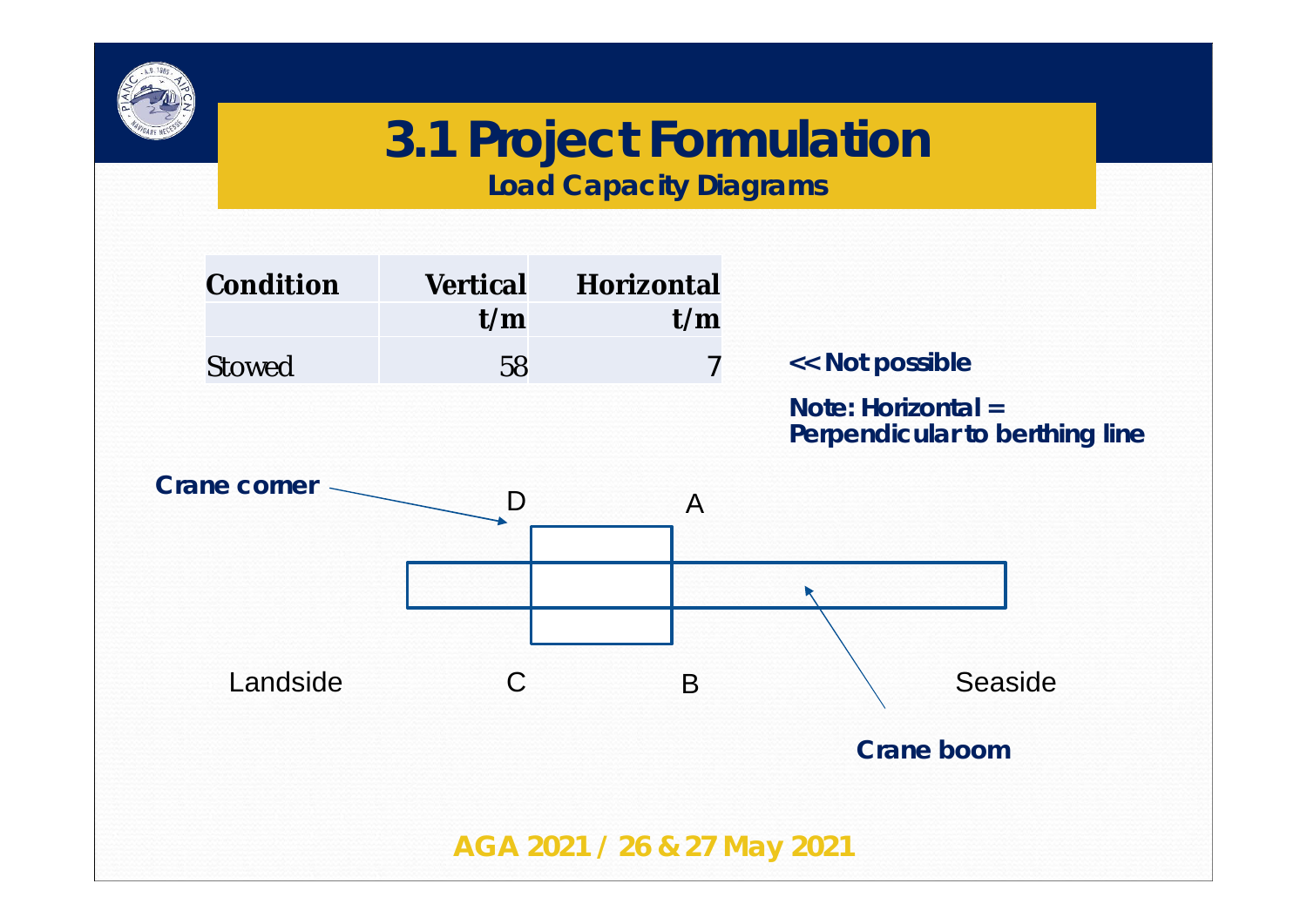

**Load Capacity Diagrams**

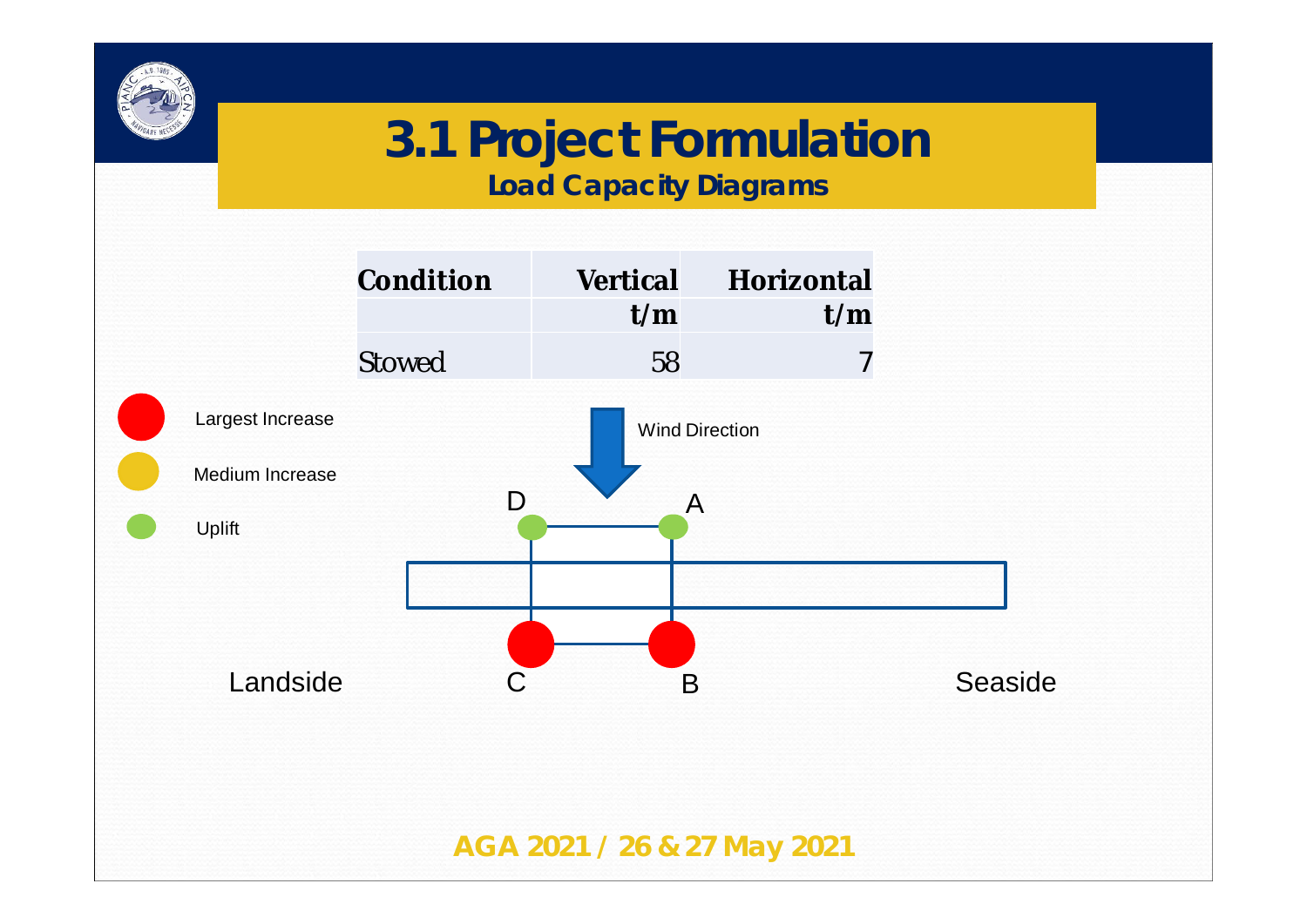

**Load Capacity Diagrams**

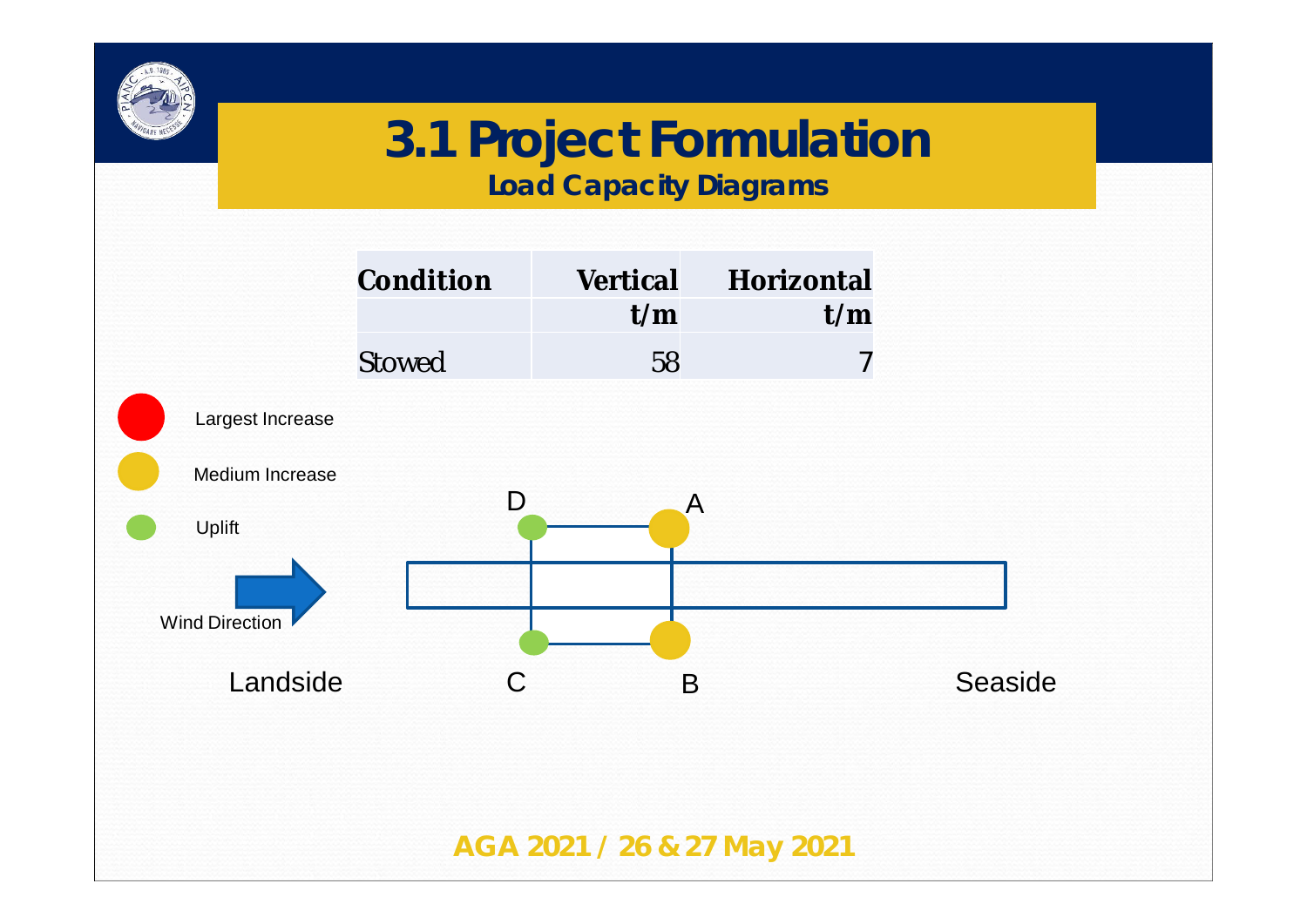

**Load Capacity Diagrams**

| Condition                    | Vertical | Horizontal |
|------------------------------|----------|------------|
|                              | t/m      | t/m        |
| <b>Stowed Max Vertical</b>   | 58       |            |
| <b>Stowed Max Horizontal</b> | < 58     |            |

- **No singular set of horizontal and vertical loads can describe the crane loading.**
- **Therefore can be no single limit loading.**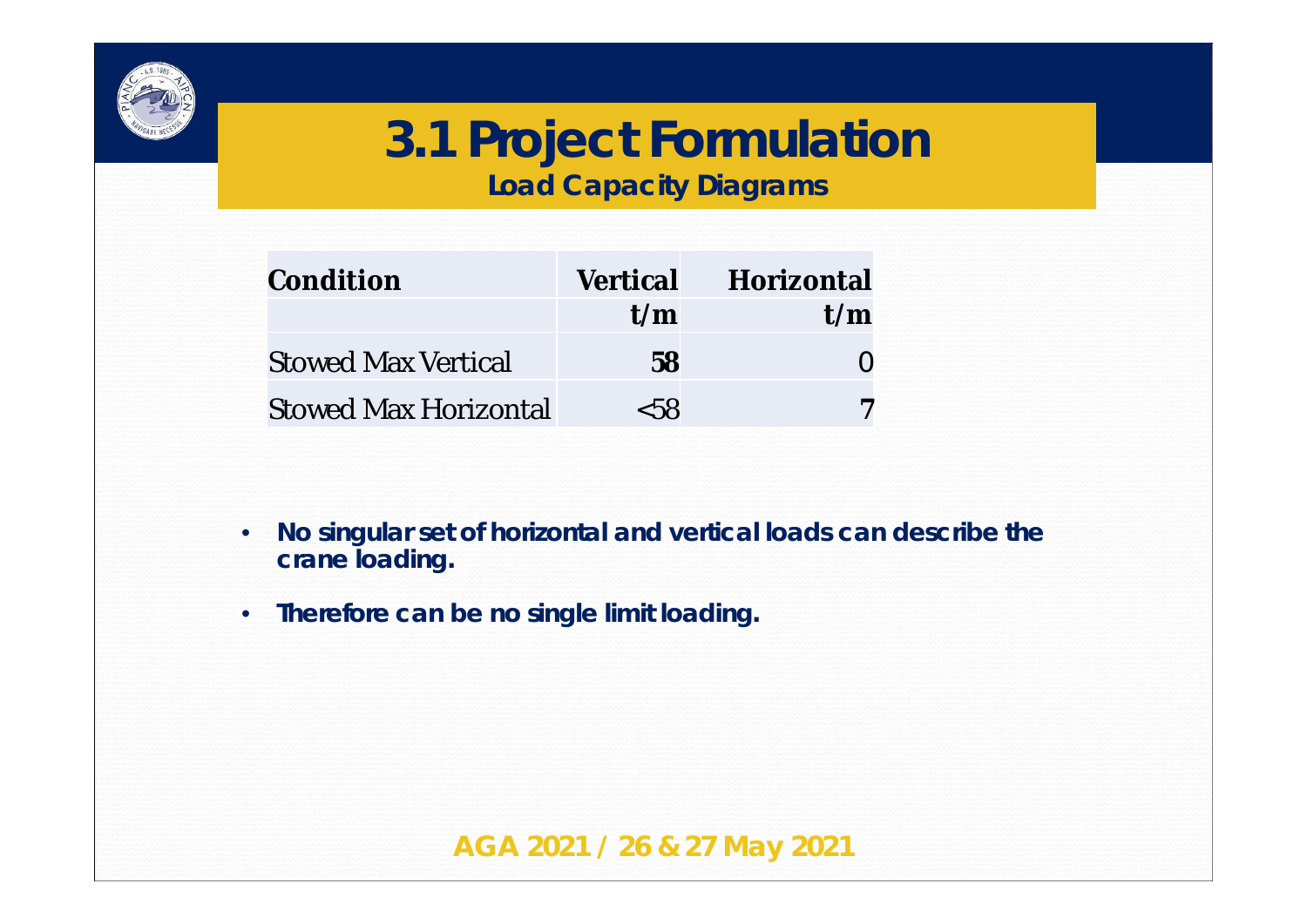**Load Capacity Diagrams**



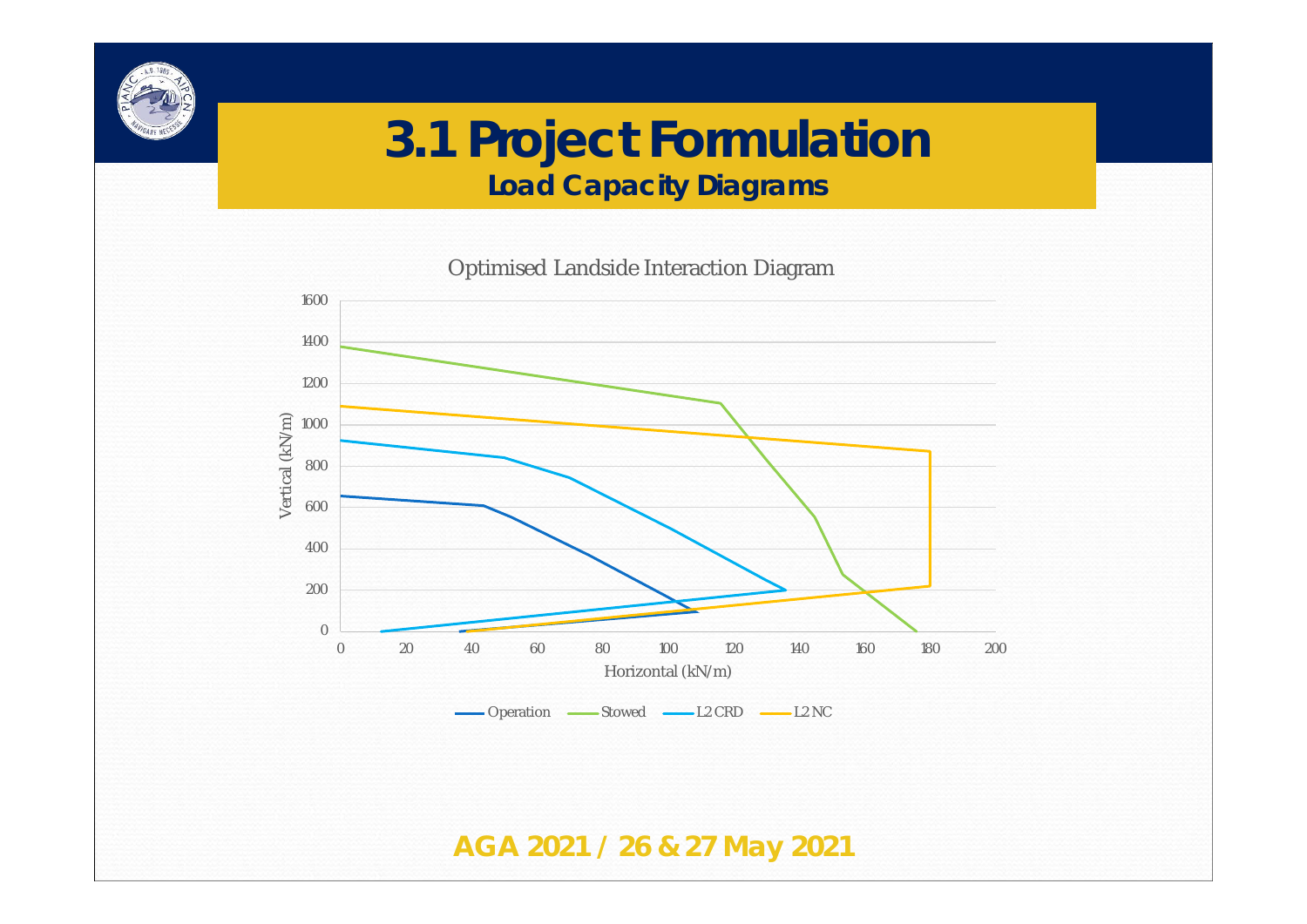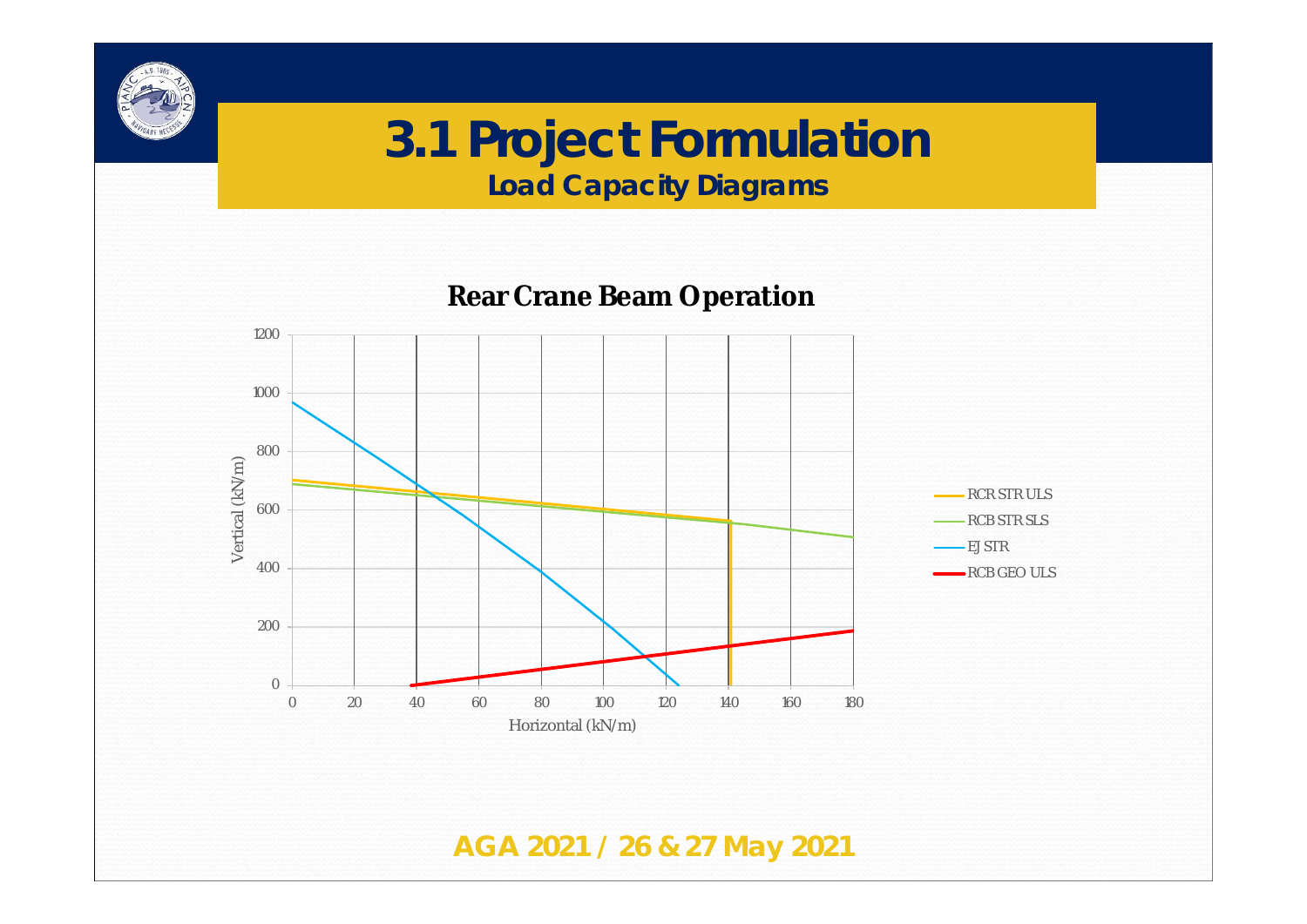

**Load Capacity Diagrams**

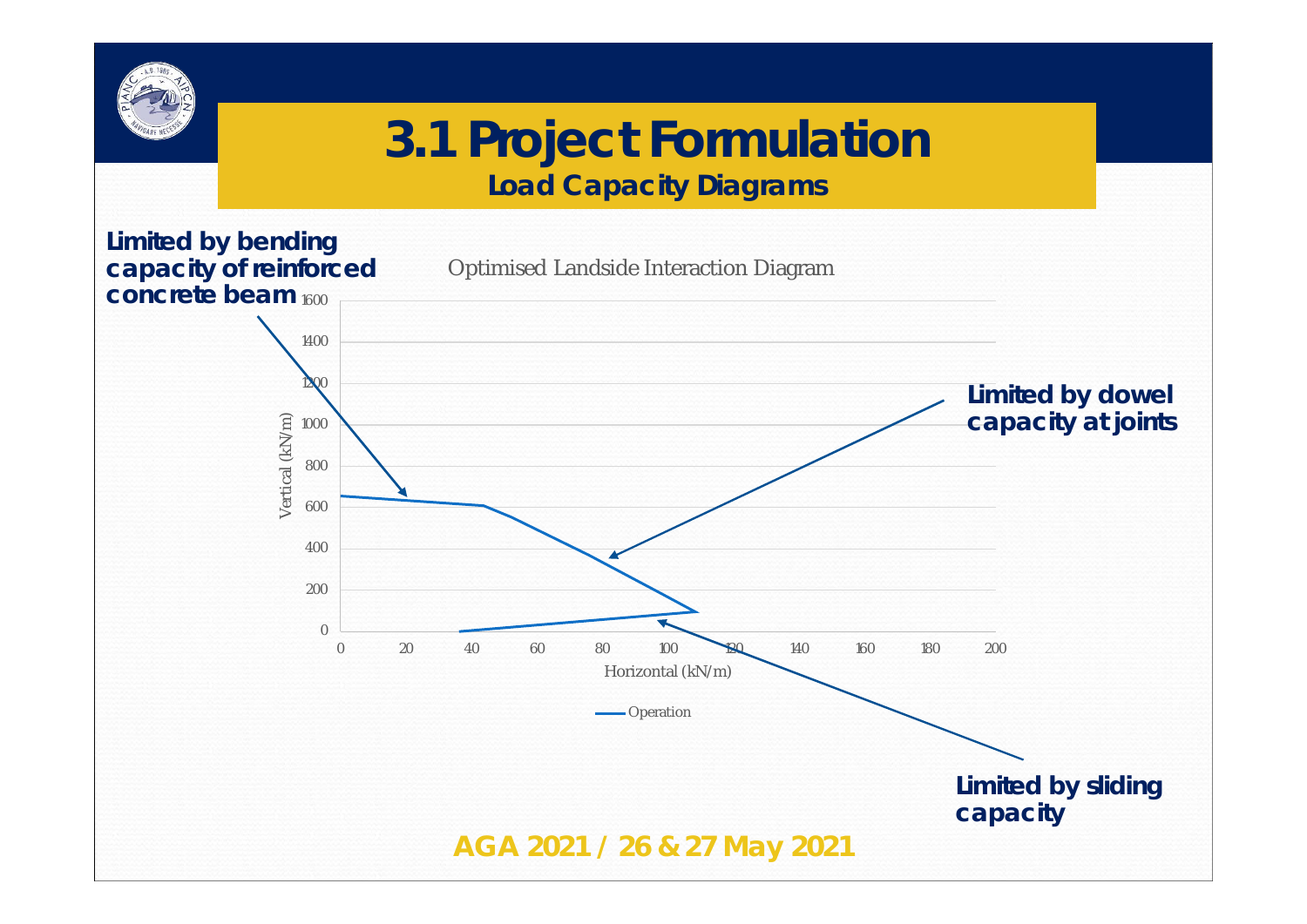

**Load Combinations**

**Original Crane Conditions**

- **Operation**
- **Stowed**
- **Earthquake**
- **But what are these conditions in a structural design context**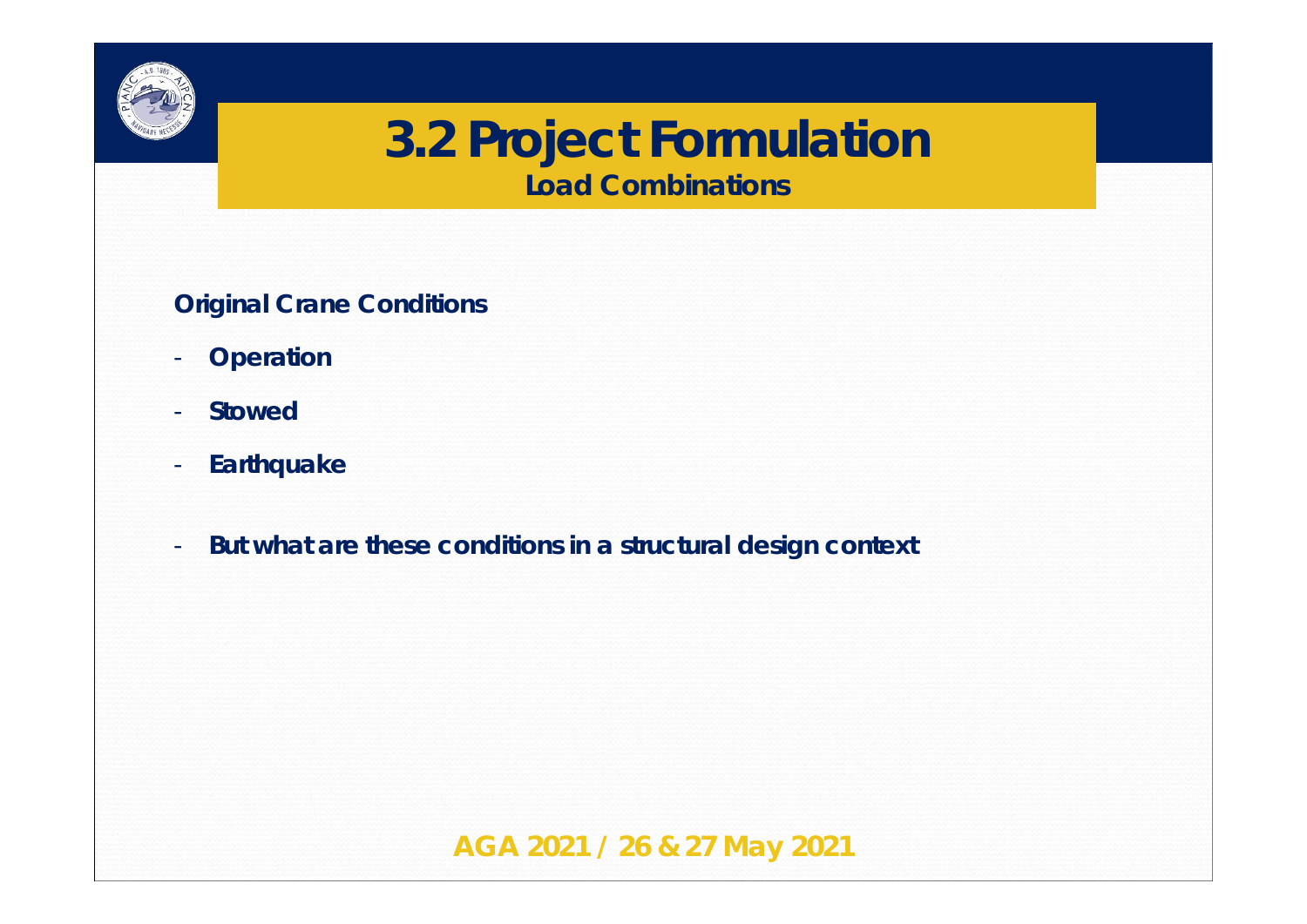

**Load Combinations**

- **Wheel load combination table typically defined in crane specification with no reference to the civils designer**
- **Inconsistent approach to factoring between crane and civils designer**

|                 |                 |                 | Boom up | <b>Boom</b> level |                  |                  | Boom up | <b>Boom level</b> |           |      |
|-----------------|-----------------|-----------------|---------|-------------------|------------------|------------------|---------|-------------------|-----------|------|
| Mode            | Operating       |                 | Stowed  | Stowed            | Operating        |                  | Stowed  | Stowed            | Operating |      |
| Name            | OP <sub>1</sub> | OP <sub>2</sub> | WS1     | WS <sub>2</sub>   | EOP <sub>1</sub> | EOP <sub>2</sub> | EWS1    | EWS <sub>2</sub>  | EOP3      | EOP4 |
| <b>DL</b>       |                 |                 |         |                   |                  |                  |         |                   |           |      |
| TL              |                 |                 |         |                   |                  |                  |         |                   |           |      |
| LS              |                 |                 |         |                   |                  |                  |         |                   |           |      |
| LL              |                 |                 |         |                   | 0.5              | 0.5              |         |                   | 0.5       | 0.5  |
| <b>WLO</b>      |                 |                 |         |                   |                  | 0.5              |         |                   |           | 0.5  |
| <b>WLS</b>      |                 |                 |         |                   |                  |                  | 0.5     | 0.5               |           |      |
| EQ <sub>1</sub> |                 |                 |         |                   |                  |                  |         |                   |           |      |
| EQ <sub>2</sub> |                 |                 |         |                   |                  |                  |         |                   |           |      |

WHEEL LOAD COMPINIATION TABLE

- **BS 6349-1-2 suggests 0.7**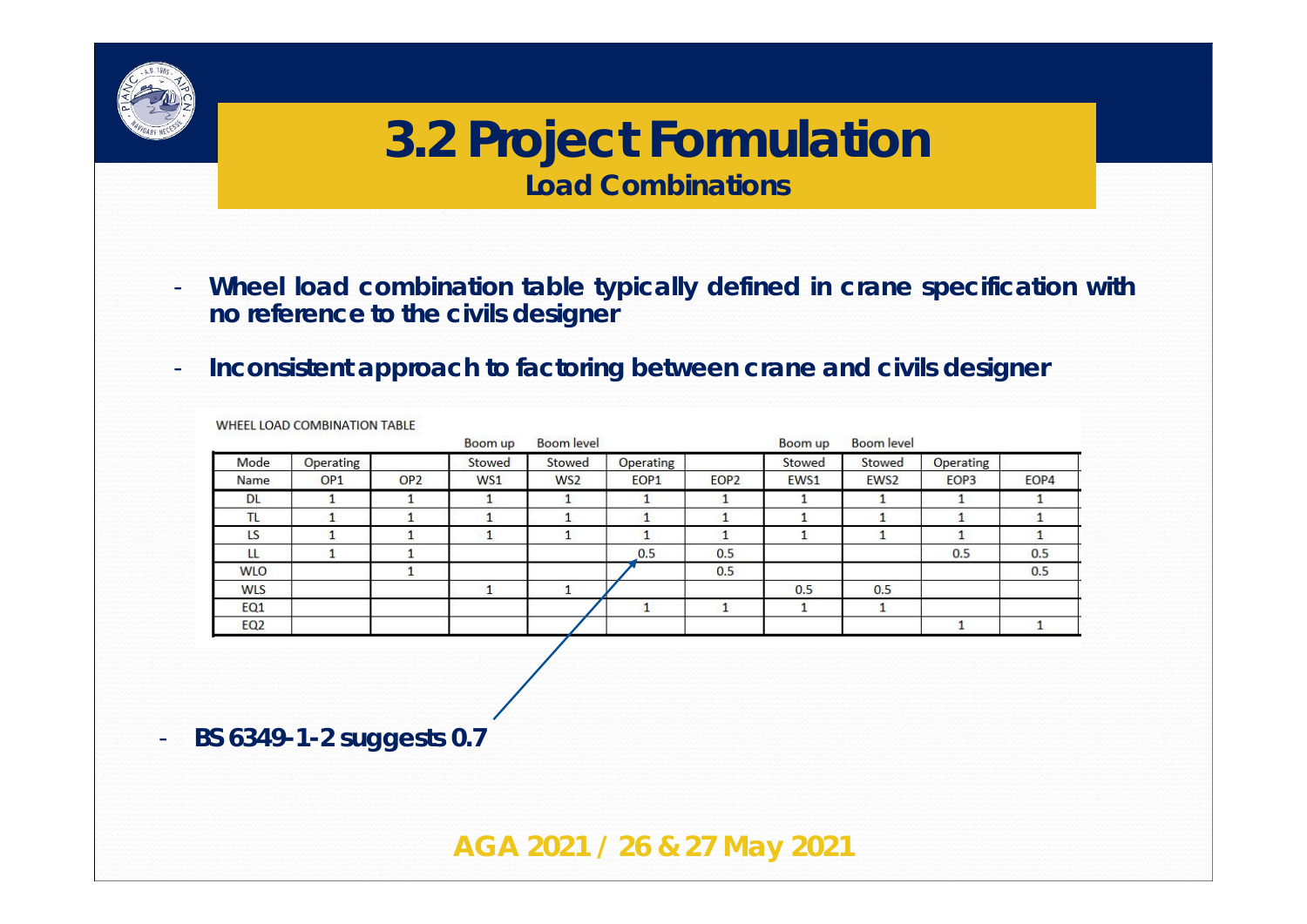

**Load Combinations**

- **Project specific**
- **Fully consistent with chosen design approach**

#### Table 4.1: SLS Wheel load combinations table

| Load Item                 |           |      | <b>OPERATING</b> |      |             |                  | <b>OVERLOAD</b> |             |     | <b>STOWED</b>   |        |            |  |
|---------------------------|-----------|------|------------------|------|-------------|------------------|-----------------|-------------|-----|-----------------|--------|------------|--|
|                           | <b>SW</b> | WOP1 | WOP <sub>2</sub> | WOP3 | <b>WOL1</b> | WOL <sub>2</sub> | WOL3            | <b>WOL4</b> | WS1 | WS <sub>2</sub> | WS3    | WS4        |  |
| <b>Crane Weight</b>       |           |      | 1                |      |             |                  |                 |             |     | 1               |        |            |  |
| <b>Trolley Weight</b>     | 1         | 1    | 1                |      |             |                  |                 |             |     | 1               |        |            |  |
| <b>Lift System Weight</b> |           |      |                  |      |             |                  |                 |             |     |                 |        |            |  |
| <b>Lifted Load</b>        |           |      | 0.7              |      |             |                  | 0.7             |             |     |                 |        |            |  |
| <b>Trolley Lateral</b>    |           |      |                  |      |             |                  |                 |             |     |                 |        |            |  |
| <b>Gantry Lateral</b>     |           |      |                  |      |             |                  |                 |             |     |                 |        |            |  |
| <b>Operating Wind</b>     |           |      | 1                | 0.5  |             |                  | 0.5             |             |     |                 |        |            |  |
| <b>Mooring Wind</b>       |           |      |                  |      | N/A         | <b>N/A</b>       |                 | <b>N/A</b>  |     |                 |        | <b>N/A</b> |  |
| <b>Stall Torque</b>       |           |      |                  |      |             |                  |                 |             |     |                 |        |            |  |
| Collision                 |           |      |                  |      |             |                  |                 |             |     |                 |        |            |  |
| <b>Stowed Wind</b>        |           |      |                  |      |             |                  |                 |             |     |                 |        |            |  |
| Earthquake (L2 CRD)       |           |      |                  |      |             |                  |                 |             |     |                 |        |            |  |
| Earthquake (L2 NC)        |           |      |                  |      |             |                  |                 |             |     |                 |        |            |  |
| <b>Boom</b>               | U/D       | D    | D                | D    |             |                  | D               |             | U   | U               | $\cup$ |            |  |

Note:  $U/D$  = boom up or down, D = boom down only and U = boom up only.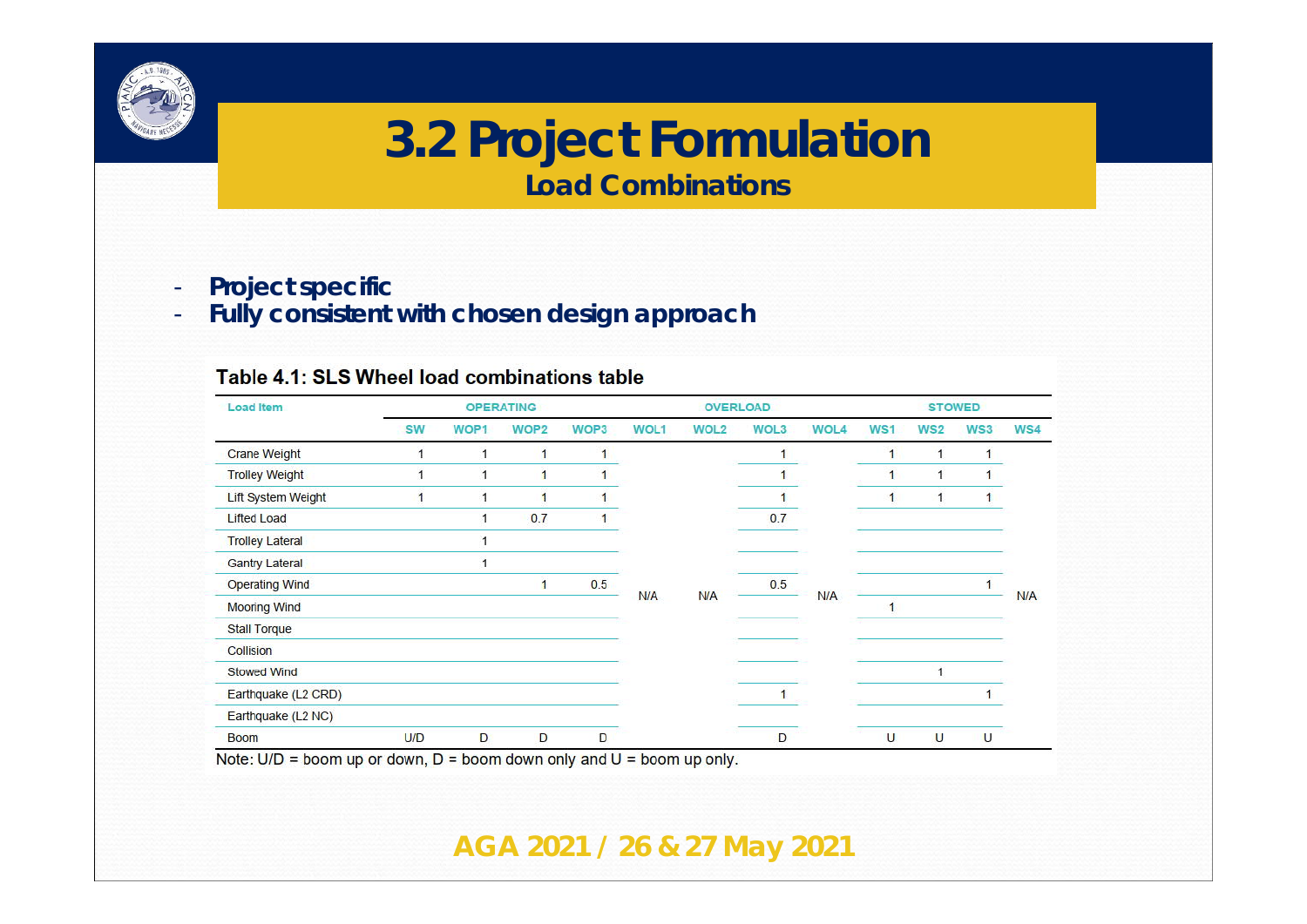

**Load Combinations**

- **Project specific**
- **Fully consistent with design approach**

#### Table 4.2: ULS Wheel load combinations table

| Load Item              |           |      | <b>OPERATING</b> |      |             | <b>OVERLOAD</b> |            |             |            | <b>STOWED</b> |                 |      |  |
|------------------------|-----------|------|------------------|------|-------------|-----------------|------------|-------------|------------|---------------|-----------------|------|--|
|                        | <b>SW</b> | WOP1 | WOP <sub>2</sub> | WOP3 | <b>WOL1</b> | WOL2            | WOL3       | <b>WOL4</b> | <b>WS1</b> | <b>WS2</b>    | WS <sub>3</sub> | WS4  |  |
| <b>Crane Weight</b>    | 1.20      | 1.20 | 1.20             | 1.20 | 1.00        | 1.00            |            | 1.00        | 1.20       | 1.20          |                 | 1.00 |  |
| <b>Trolley Weight</b>  | 1.35      | 1.35 | 1.35             | 1.35 | 1.00        | 1.00            |            | 1.00        | 1.35       | 1.35          |                 | 1.00 |  |
| Lift System Weight     | 1.35      | 1.35 | 1.35             | 1.35 | 1.00        | 1.00            |            | 1.00        | 1.35       | 1.35          |                 | 1.00 |  |
| <b>Lifted Load</b>     |           | 1.50 | 1.05             | 1.50 | 0.70        |                 |            | 1.00        |            |               |                 |      |  |
| <b>Trolley Lateral</b> |           | 1.50 |                  |      |             |                 |            |             |            |               |                 |      |  |
| <b>Gantry Lateral</b>  |           | 1.50 |                  |      |             |                 |            |             |            |               |                 |      |  |
| <b>Operating Wind</b>  |           |      | 1.50             | 0.75 | 0.50        | 0.50            | <b>N/A</b> |             |            |               | <b>N/A</b>      |      |  |
| <b>Mooring Wind</b>    |           |      |                  |      |             |                 |            |             | 1.50       |               |                 |      |  |
| Stall Torque           |           |      |                  |      |             | 1.00            |            |             |            |               |                 |      |  |
| Collision              |           |      |                  |      | 1.00        |                 |            |             |            |               |                 |      |  |
| <b>Stowed Wind</b>     |           |      |                  |      |             |                 |            |             |            | 1.50          |                 |      |  |
| Earthquake (L2 CRD)    |           |      |                  |      |             |                 |            |             |            |               |                 |      |  |
| Earthquake (L2 NC)     |           |      |                  |      |             |                 |            | 1.00        |            |               |                 | 1.00 |  |
| <b>Boom</b>            | U/D       | D    | D                | D    | U/D         | D               |            | D           | U          | U             |                 | U    |  |

Note:  $U/D =$  boom up or down,  $D =$  boom down only and  $U =$  boom up only.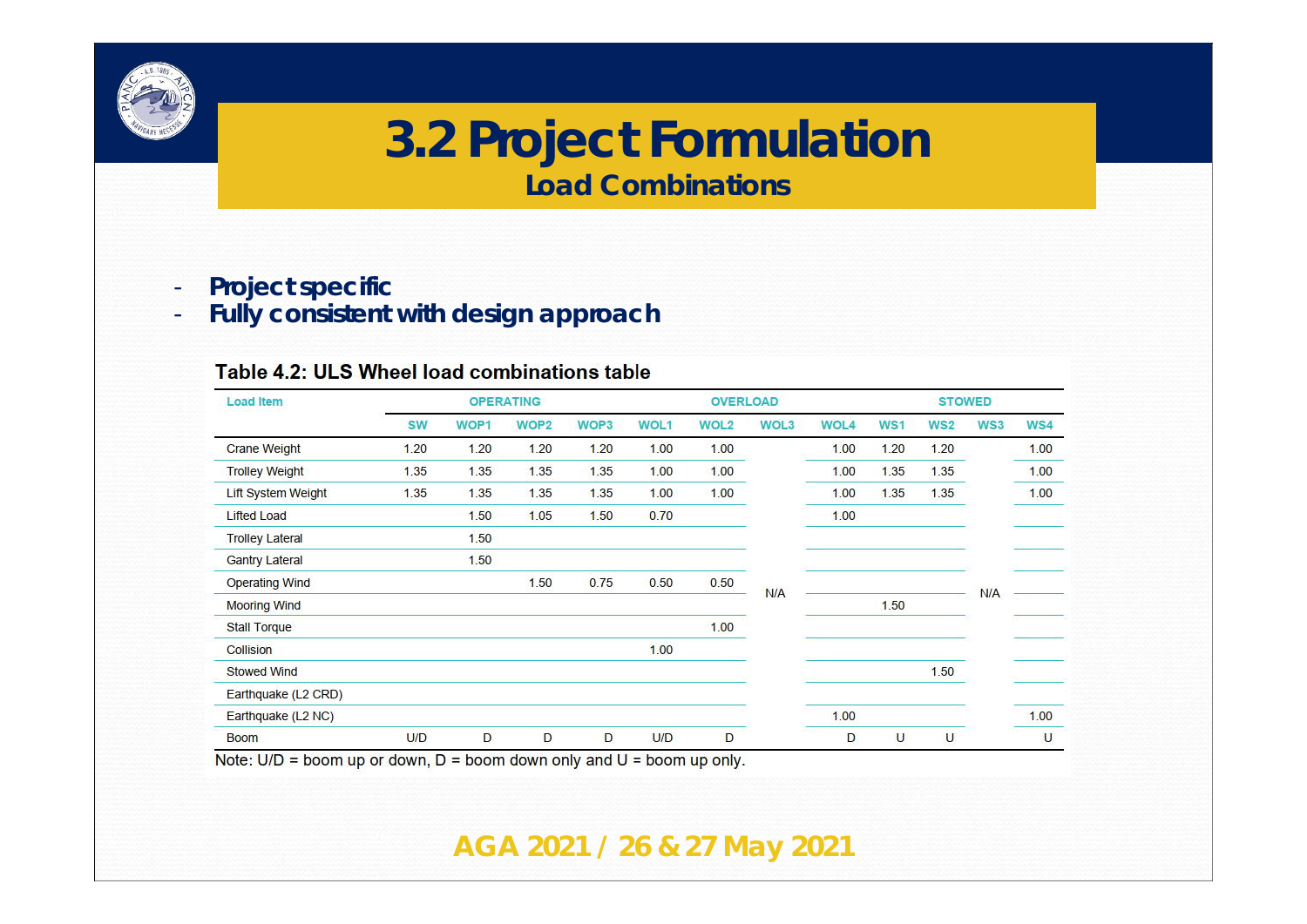

**Seismic Design Damage Criteria**

**Original Earthquake Criteria:**

- **0.41g Horizontal**
- **0.21g Vertical**

**Too vague:**

- **Bedrock or surface acceleration?**
- **Return period?**
- **Allowable damage/ performance requirements?**
- **Response spectrum?**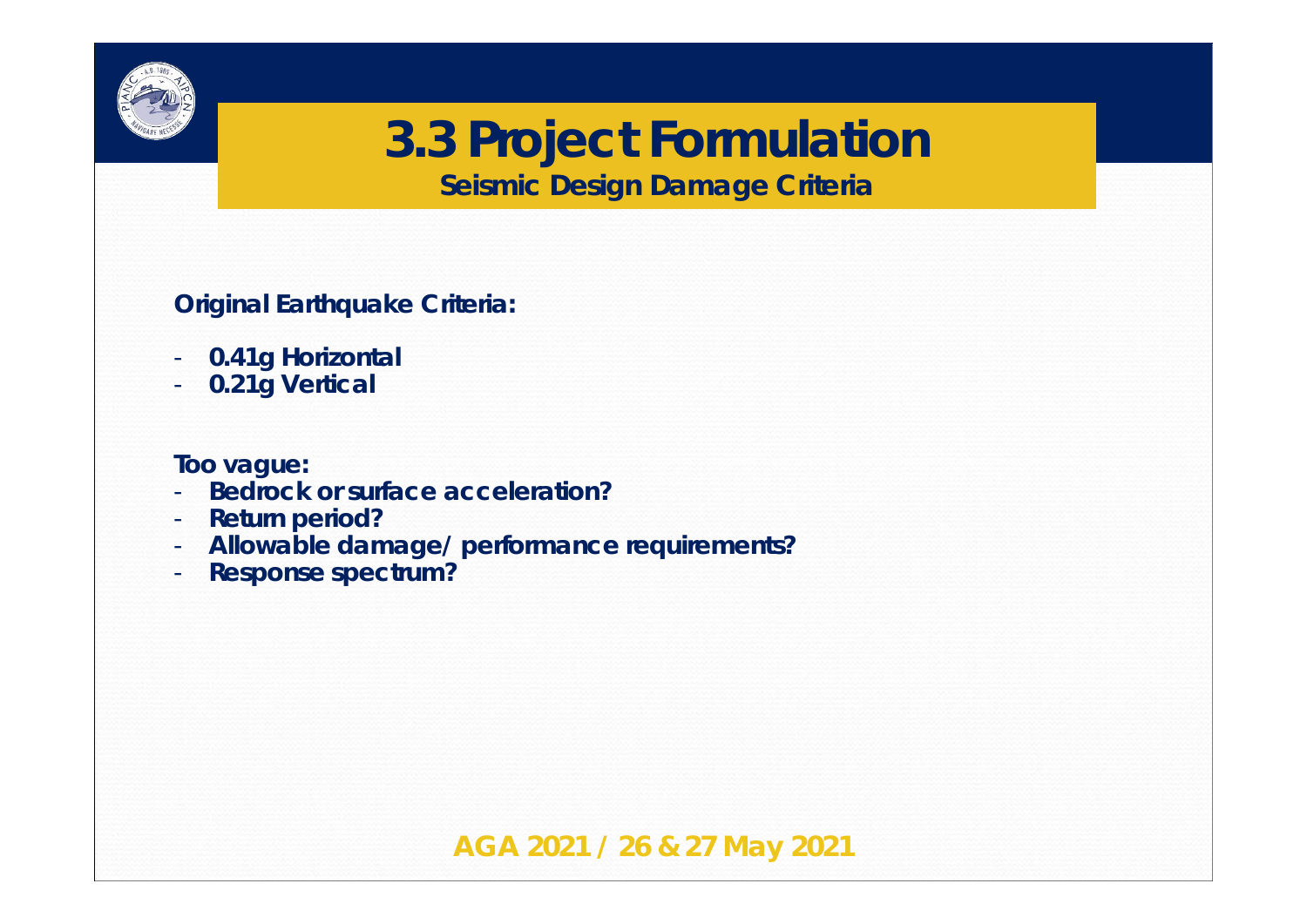

**Seismic Design Damage Criteria**

#### **BS 6349-1-2 supplemented PIANC WG34**

| Property                                                 | Level 1 Event -<br>Serviceability                                                                                                                                                                                                                                                                               | Level 2 Event – Controlled and  <br>Repairable Damage                                                                                                                                                                                                                                                                                                                                                                         | Level 2 Event -<br>No Collapse                                                                                    |
|----------------------------------------------------------|-----------------------------------------------------------------------------------------------------------------------------------------------------------------------------------------------------------------------------------------------------------------------------------------------------------------|-------------------------------------------------------------------------------------------------------------------------------------------------------------------------------------------------------------------------------------------------------------------------------------------------------------------------------------------------------------------------------------------------------------------------------|-------------------------------------------------------------------------------------------------------------------|
| Nominal Return Period                                    | 95 years                                                                                                                                                                                                                                                                                                        | 475 years                                                                                                                                                                                                                                                                                                                                                                                                                     | 975 years                                                                                                         |
| Surface pga<br>(BS EN 1998-1, Type 1,<br><b>Class D)</b> | 0.159g                                                                                                                                                                                                                                                                                                          | 0.284g                                                                                                                                                                                                                                                                                                                                                                                                                        | 0.362g                                                                                                            |
| Performance Criteria                                     | Degree I Serviceable criteria<br>to WG34 Table 3.1:<br>· Quay structural elements -<br>elastic behaviour of limited<br>residual displacements of<br>apron or wall elements as<br>PIANC 34 Table 4.1 or as<br>required to maintain crane<br>operability without<br>derailment as Table 4.5 & 4.6<br>of PIANC 34. | Degree II repairable criteria to<br>WG34 & controlled and<br>repairable to BS6349:<br>· Quay structural elements -<br>ductile behaviour, limited<br>inelastic response for elements<br>that are repairable, and loss of<br>serviceability for no more than<br>several months.<br>• Damage and deformation<br>criteria as PIANC 34 Table 4.2<br>and consistent with crane<br>damage and reparability as<br>PIANC 34 Table 4.5. | No collapse verified by<br>ultimate limit state check<br>with combinations of<br>actions to BS6349/<br>Eurocodes. |
|                                                          |                                                                                                                                                                                                                                                                                                                 | AGA 2021 / 26 & 27 May 2021                                                                                                                                                                                                                                                                                                                                                                                                   |                                                                                                                   |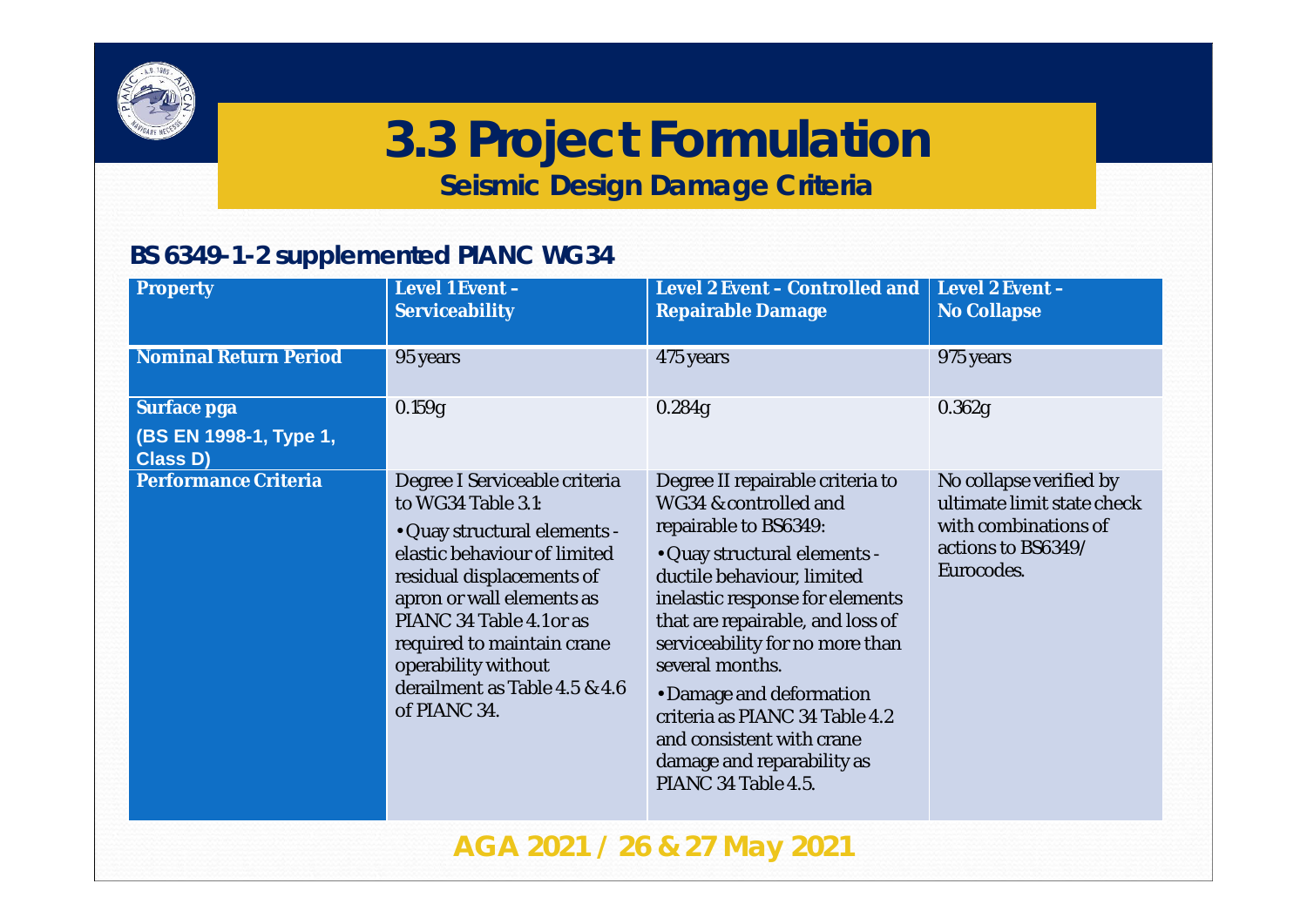

**Seismic Design Damage Criteria**

**Practical example: Rear Crane Beam**

- **L2 Controlled and Repairable Damage:**
- **Linear Elastic structural analysis**
- **Yield of reinforcement capacity check considered**
- **Cracks but no large permanent deformations**

#### **L2 No Collapse**

- **Plastic analysis structural analysis**
- **Only ULS capacity checks considered**
- Permanent deformation and damage would occur

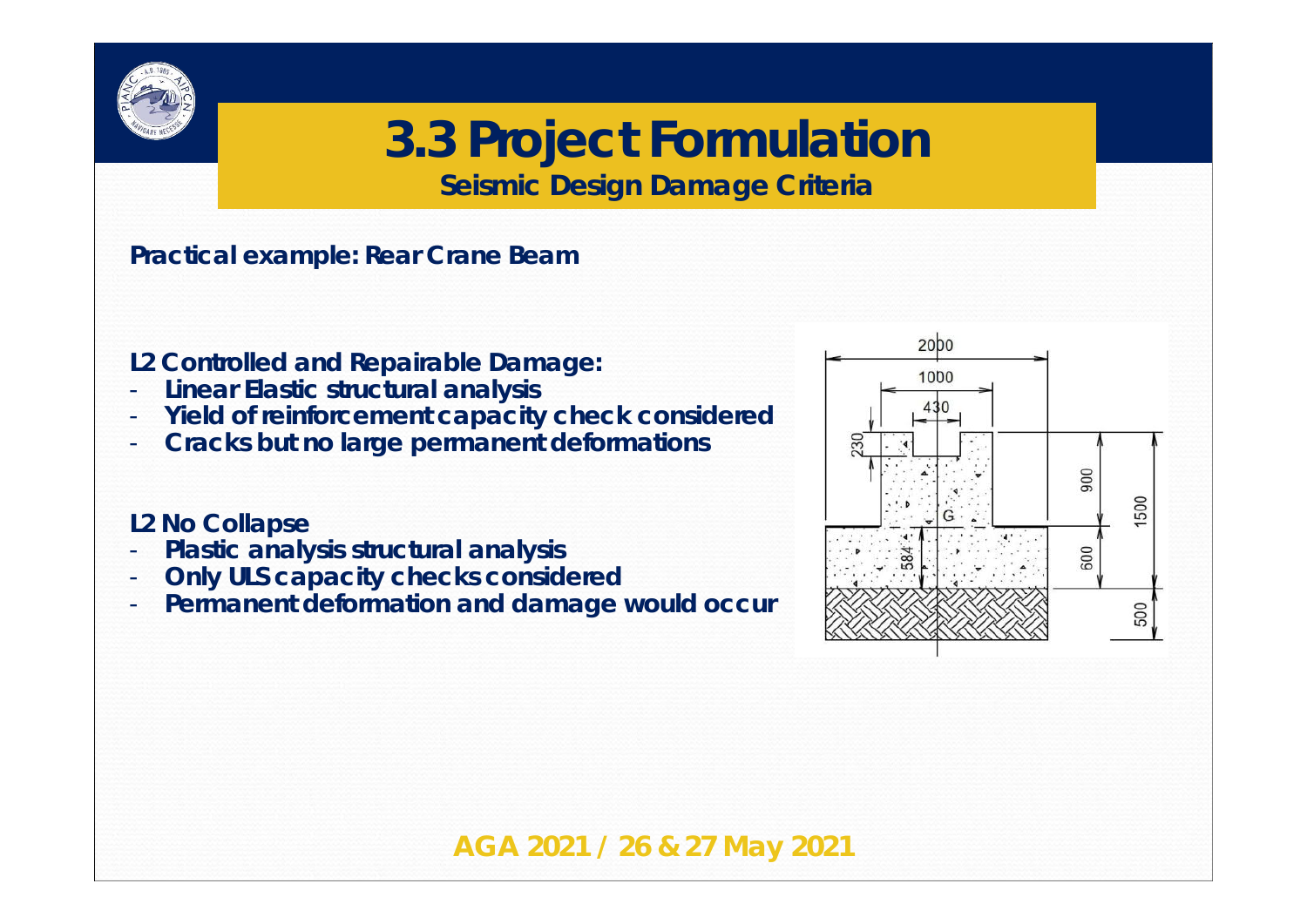## **4.0 Project Solution**

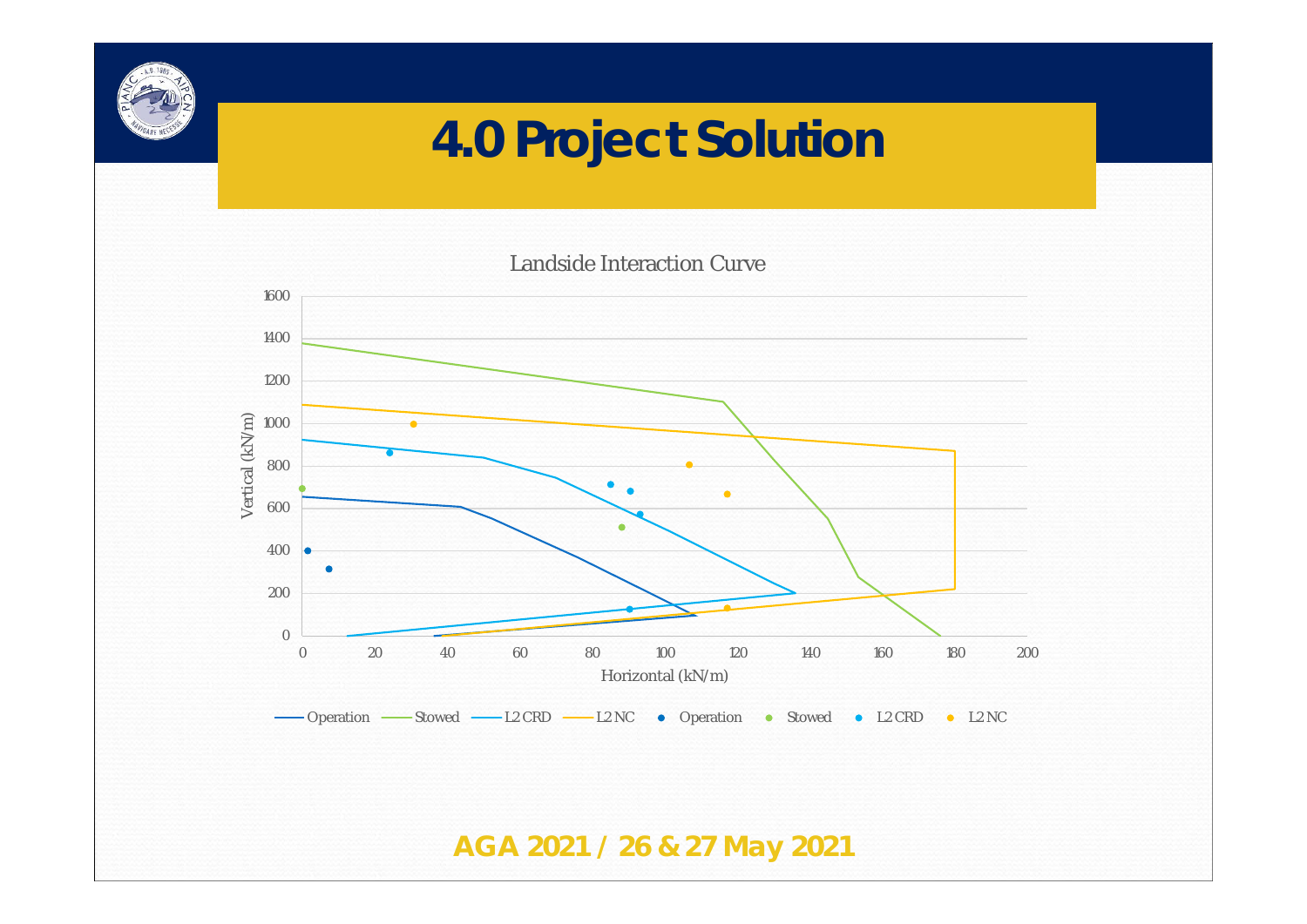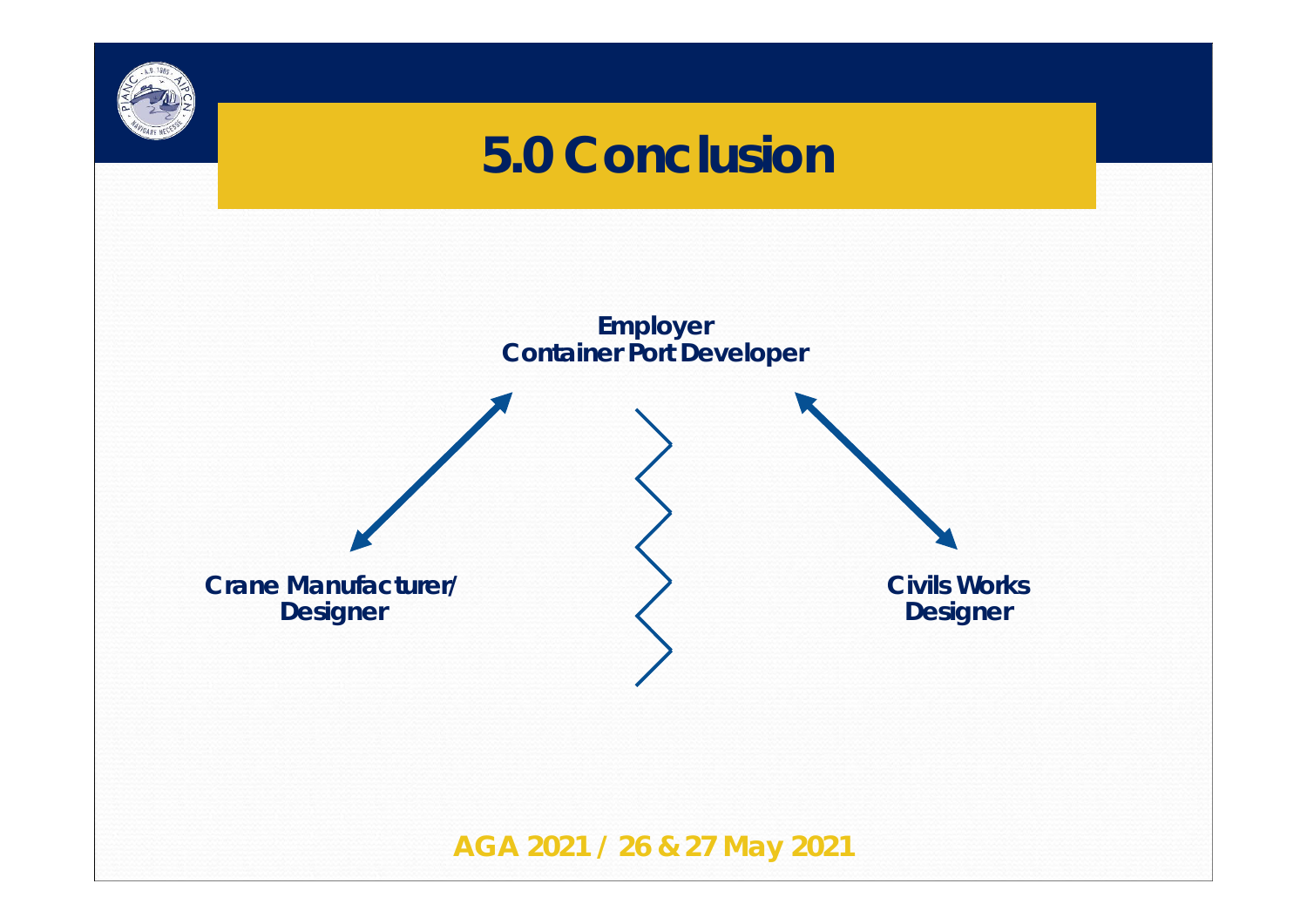

# *THANK YOU*

I would like to acknowledge the input of the following who were involved throughout this project, Adrian Douglas, Sean Barker, Rose Richardson, Vasile Maier, Andrew Clarke, Barnali Ghosh, Ringo Tan, Saso Kanagasabai, Nigel Pye and Ed Russell.